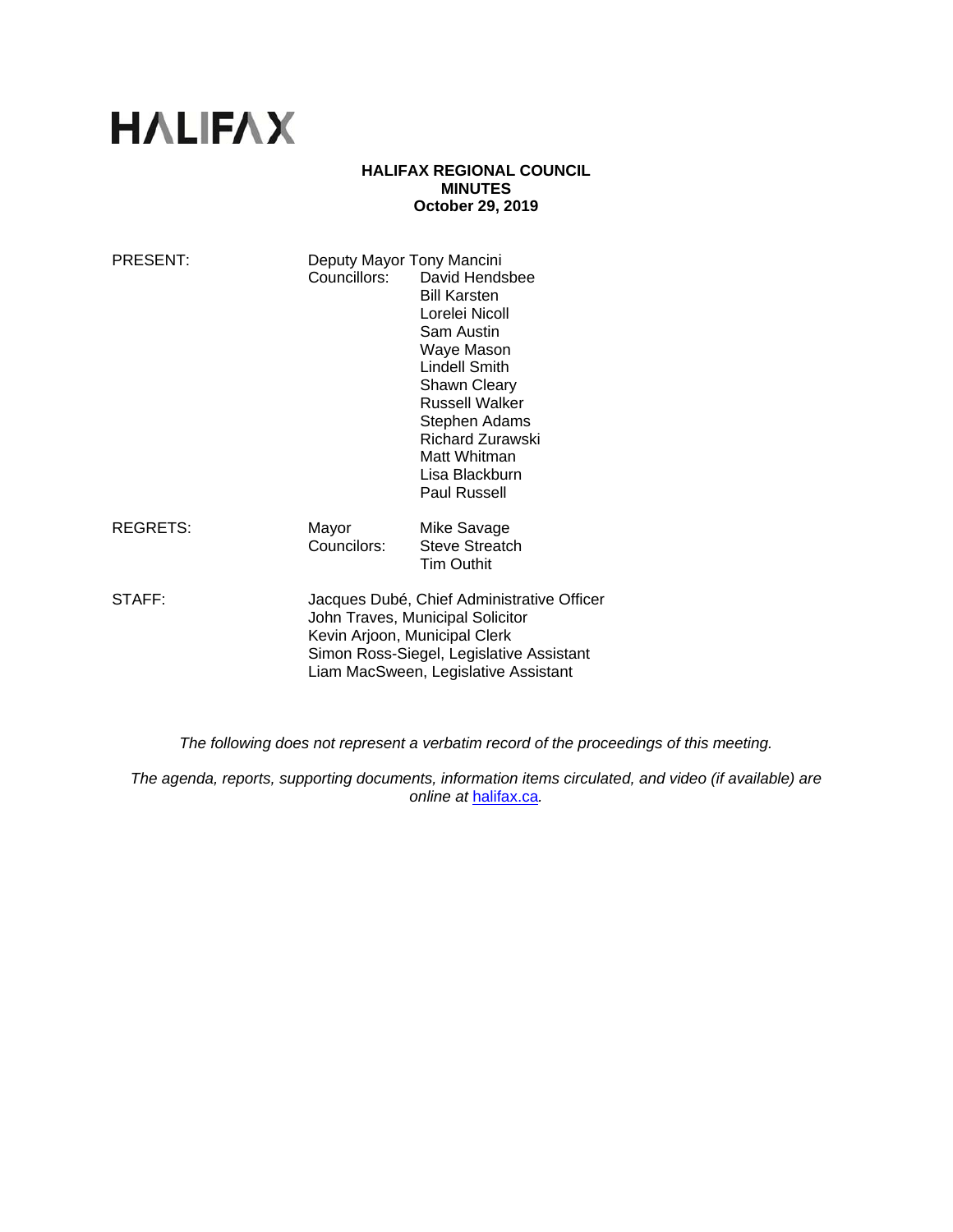*The meeting was called to order at 1:04 p.m. and moved into an In Camera (In Private) session at 4:26 p.m. Council adjourned at 4:51 p.m.*

# **1. CALL TO ORDER**

Mayor Savage called the meeting to order at 1:04 p.m. in Council Chamber, 3<sup>rd</sup> Floor City Hall, 1841 Argyle Street, Halifax. Council stood for a moment of reflection.

## **2. SPECIAL COMMUNITY ANNOUNCEMENTS & ACKNOWLEDGEMENTS**

Councillors noted a number of special community announcements and acknowledgements.

## **3. APPROVAL OF MINUTES – September 17 & 18 and 24, 2019**

MOVED by Councillor Nicoll, seconded by Councillor Walker

## **THAT the minutes of September 17 & 18 and 24, 2019 be approved as circulated.**

## **MOTION PUT AND PASSED.**

## **4. APPROVAL OF THE ORDER OF BUSINESS AND APPROVAL OF ADDITIONS AND DELETIONS**

Council agreed to defer item 15.1.6 Port Wallace Secondary Planning Process and Environmental Investigation Near Barry's Run to the next regular meeting of Regional Council on November 12, 2019.

MOVED by Councillor Whitman, seconded by Councillor Cleary

THAT the agenda be approved as amended.

## **MOTION PUT AND PASSED.**

## **5. CONSENT AGENDA – NONE**

- **6. BUSINESS ARISING OUT OF THE MINUTES NONE**
- **7. CALL FOR DECLARATION OF CONFLICT OF INTERESTS NONE**
- **8. MOTIONS OF RECONSIDERATION NONE**
- **9. MOTIONS OF RESCISSION NONE**
- **10. CONSIDERATION OF DEFERRED BUSINESS NONE**
- **11. NOTICES OF TABLED MATTERS NONE**
- **12. PUBLIC HEARINGS NONE**

## **13. CORRESPONDENCE, PETITIONS & DELEGATIONS**

## **13.1 Correspondence**

Kevin Arjoon, Municipal Clerk, noted that correspondence was received for items: Budget Committee Item No. 3 and 15.1.2. This correspondence was circulated to Council.

## **13.2 Petitions – None**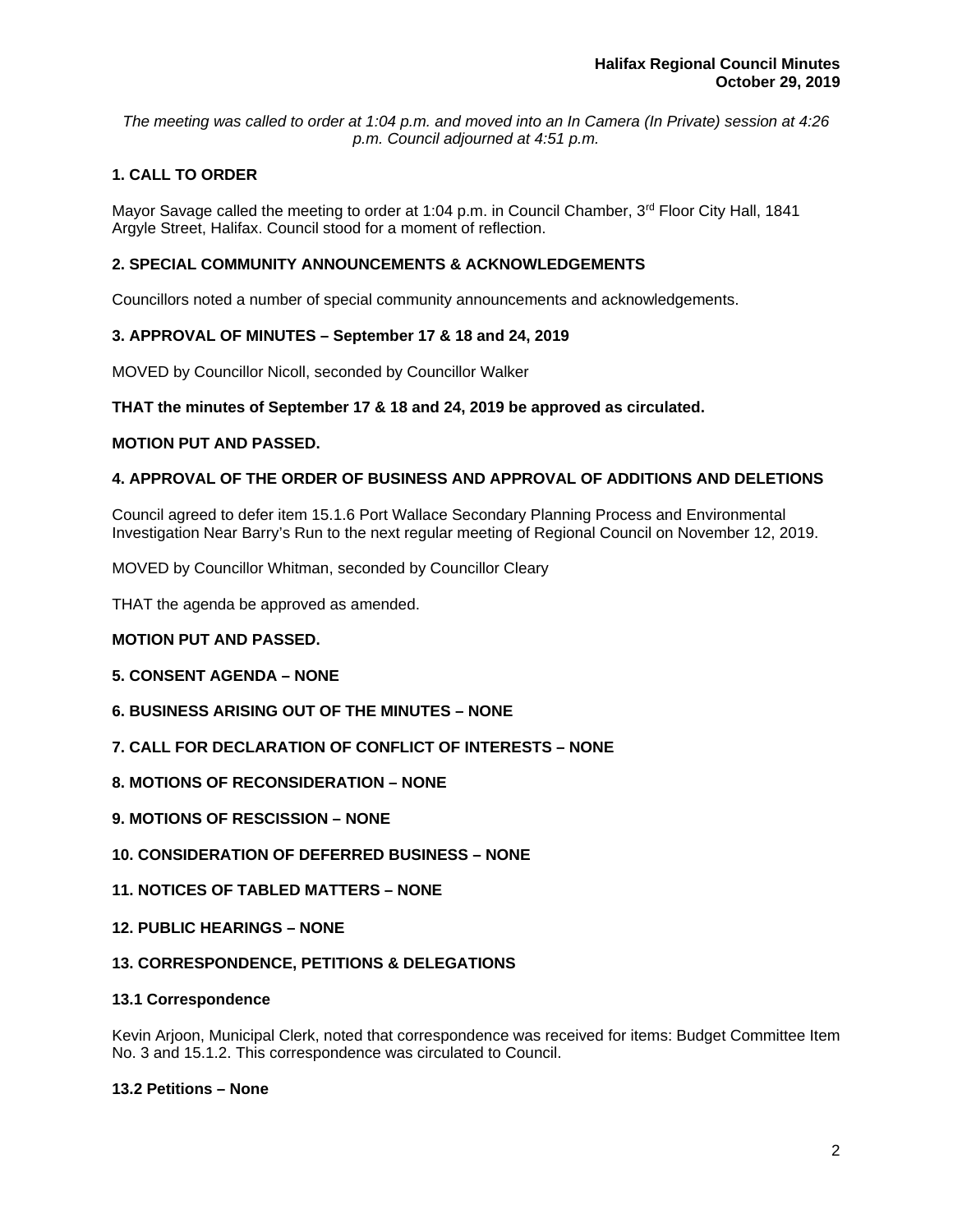# **14. INFORMATION ITEMS BROUGHT FORWARD – October 22, 2019**

## **14.1 Councillor Whitman – Award of Contracts – Quarterly Report July to September 2019**

The following was before Council:

A staff information report dated October 1, 2019

Stephen Terry, Senior Procurement Consultant, provided Council with an update on the award of contracts quarterly report from July to September of 2019.

## **15. REPORTS**

#### **15.1 CHIEF ADMINISTRATIVE OFFICER**

#### **15.1.1 Award – Request for Standing Offer No. 19H228 Fencing – Repairs, Replacements and Installations**

The following was before Council:

A staff recommendation report dated September 24, 2019

MOVED by Councillor Mason, seconded by Councillor Cleary

#### **THAT Halifax Regional Council:**

**1. Award Request for Standing Offer No. 19H228 Fencing - Repairs, Replacements and Installations, to the lowest bidder meeting the specifications, Arkson Fence Ltd., at a total bid amount of \$7,279,106 (net HST included), and an initial term from date of award to June 30, 2022, with the ability to be renewed annually by HRM at its sole discretion for two additional years. The award amount is based on total bid on estimated quantities, however amounts will be shared with the awarded back up vendor and anticipated spend over the life cycle is estimated to be lower than this amount.** 

**2. Award Request for Standing Offer No. 19H228 Fencing - Repairs, Replacements and Installations, to the backup bidder meeting the specifications, Eastern Fence Erectors Ltd., at a total bid amount of \$7,524,024 (net HST included) and an initial term from date of award to June 30, 2022, with the ability to be renewed annually by HRM at its sole discretion for two additional years. The award amount is based on total bid on estimated quantities, however amounts will be shared with the awarded primary vendor and anticipated spend over the life cycle is estimated to be lower than this amount.** 

 $#$ 

Stephen Terry, Senior Procurement Consultant, answered questions for Council regarding the scope and basis of the bid, fence repair procurement, standing offer procurement bids, and previous staff experience with the vendor and backup vendor.

## **MOTION PUT AND PASSED UNANIMOUSLY.**

Not present: Mayor Savage, Councillors Streatch, Outhit

## **15.1.2 Menstrual Products in HRM Facilities**

The following was before Council:

- A staff recommendation report dated July 1, 2019
- Correspondence from Tim Chesnutt, Jodi Brown, John McCracken, Leigh Grant, and Amber Drew,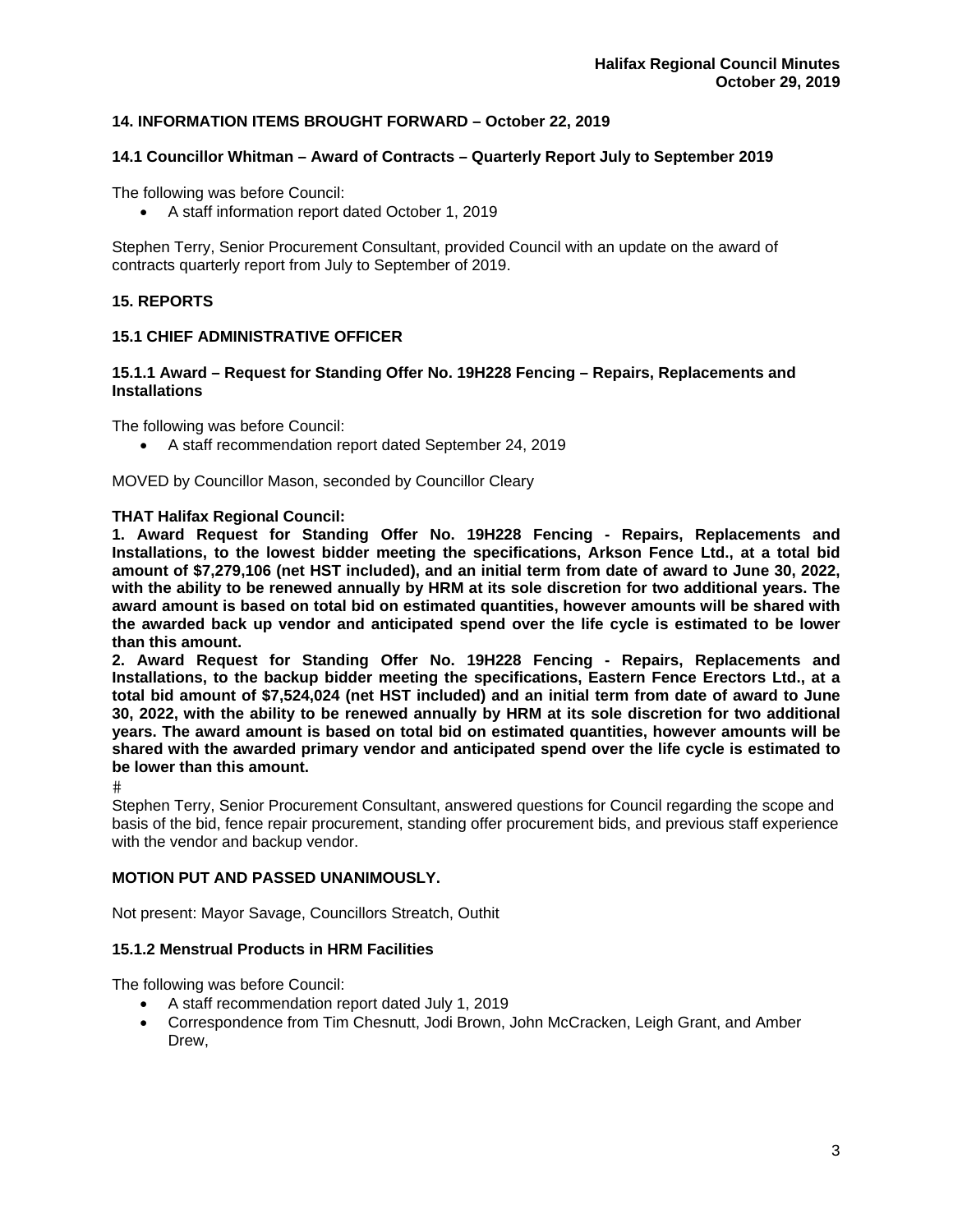MOVED by Councillor Nicoll, seconded by Councillor Mason

## **THAT Halifax Regional Council direct the Chief Administrative Officer to include in the preparation of the 2020/2021 operating budget the cost of the installation of menstrual dispensers and disposal containers in sixteen HRM owned and operated facilities for one year as part of a pilot project to provide free access to menstrual products in HRM operated facilities.**

Following discussion, Council requested to defer the motion out of concern that information is currently lacking regarding the scope of selected facilities for the pilot and why they were selected. Several members spoke to the deferral and request for a supplemental report indicating their desire for alternate distribution models and metrics to measure the project success.

Diane Chisholm, Manager of Municipal Facilities & Operations, clarified that the daily costs identified in the staff report are limited to product costs, not labour costs. Jacques Dubé, Chief Administrative Officer, clarified that staff's interpretation of the recommendation in the report is limited to approval of a pilot project and would not provide for full implementation. In selecting the sixteen sites identified in the report for the pilot project, staff considered in part the existence of current dispensers and the ability to provide products discretely. Staff anticipates receiving feedback from maintenance staff and administrators.

MOVED by Councillor Nicoll, seconded by Councillor Hendsbee

## **THAT Halifax Regional Council:**

**1. Defer the recommendation and request a supplemental report addressing the following points: a) The challenges and solutions of not providing free menstrual products in all community centres, pools, and arenas as directed in the original motion of Regional Council;** 

**b) The goals and success criteria for this pilot project, what was learned what data was collected, and how.** 

**c) The need for dispensers, could the pilot be done without them; and** 

**2. That the supplemental report return to Regional Council prior to the prior to the preparation of the 2020/2021 operating budget.** 

Following discussion, the motion to defer was withdrawn. The following alternative deferral motion was proposed:

MOVED by Councillor Nicoll, seconded by Councillor Hendsbee

**THAT Halifax Regional Council defer item 15.1.2 Menstrual Products in HRM Facilities pending receipt of a supplemental staff report with respect to pursuing full implementation of the provision of free menstrual products in all HRM community centres, pools and arenas together with a recommendation on financing from the Audit and Finance Committee.** 

## **MOTION PUT AND PASSED UNANIMOUSLY.**

Not present: Mayor Savage, Councillors Streatch, Outhit

## **15.1.3 Case 22050 - Municipal Planning Strategy and Land Use By-law Amendments for Parkmoor Avenue, Hayes Street and Charlton Avenue (PID 00277228), Halifax**

The following was before Council:

A staff recommendation report dated October 2, 2019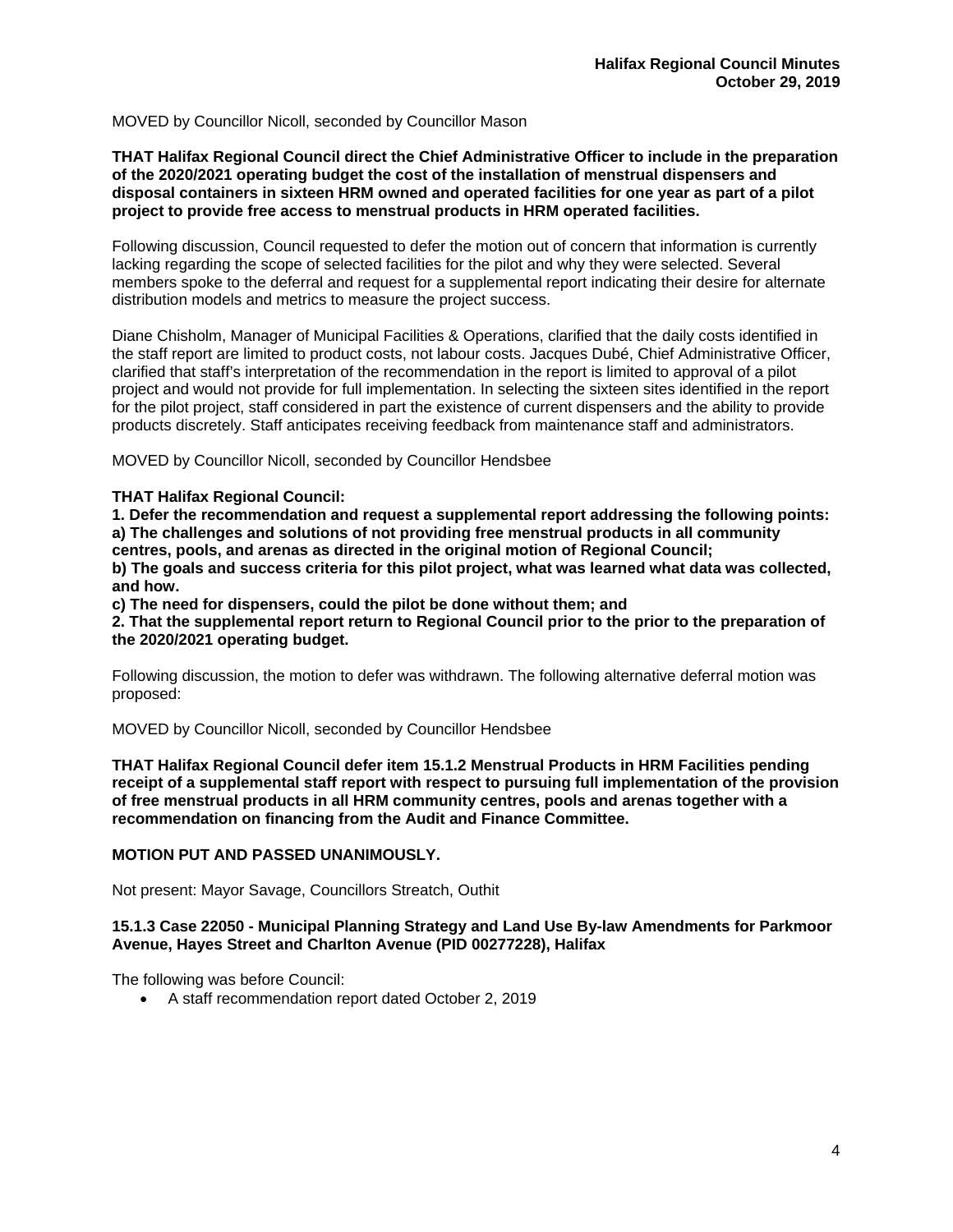MOVED by Councillor Adams, seconded by Councillor Whitman

**THAT Halifax Regional Council That Halifax Regional Council direct the Chief Administrative Officer to:** 

**1. Initiate a process to consider amendments to the Municipal Planning Strategy for Halifax and the Land Use By-law for Halifax Mainland to permit a comprehensive residential development with modified lot requirements on a portion of the lands identified as PID 00277228, near Parkmoor Avenue, Hayes Street and Charlton Avenue, Halifax; and** 

**2. Request staff to follow the public participation program as adopted by Council in February,1997.** 

Councillor Mason took over as Chair in the absence of Mayor Savage and Deputy Mayor Mancini.

Jesse Morton, Planner II, answered questions regarding the amendments to the Municipal Planning Strategy. In response to questions regarding parking in the development, staff clarified that as the planning process proceeds, there will be further opportunities to review parking and transportation on a more granular level.

## **MOTION PUT AND PASSED.** (12 in favour, 1 against)

In favour: Councillors Hendsbee, Karsten, Nicoll, Austin, Mason, Smith, Cleary, Walker, Adams, Whitman, Blackburn, Russell

Against: Councillor Zurawski

Not present: Mayor Savage, Deputy Mayor Mancini, Councillors Streatch, Outhit

## **15.1.4 Halifax Wanderers Football Club – Request to Amend License Agreement**

The following was before Council:

A staff recommendation report dated October 17, 2019

MOVED by Councillor Smith, seconded by Councillor Russell

**THAT Halifax Regional Council direct and authorize the Chief Administrative Officer to negotiate and execute an amending agreement to the License and Rental Agreement between Halifax Regional Municipality and the Halifax Wanderers Football Club ("HWFC") dated March 8, 2019 to delete the second sentence of section 13(m) that requires HWFC to remove any stadium seating or infrastructure installed along the Sackville and Summer Street sides of the Wanderers Grounds at the end of each season during the term of the agreement.** 

Denise Schofield, Director of Parks and Recreation, responded to questions advising that there is currently a three-year agreement between HRM and the Wanderers' team. Schofield further noted that r whether the Warderers' stadium should be a permanent installation is a question staff will address during the annual review.

## **MOTION PUT AND PASSED UNANIMOUSLY.**

Not present: Mayor Savage, Deputy Mayor Mancini, Councillors Streatch, Outhit

## **15.1.5 Lake Echo District Park – Park Plan**

The following was before Council:

A staff recommendation report dated October 18, 2019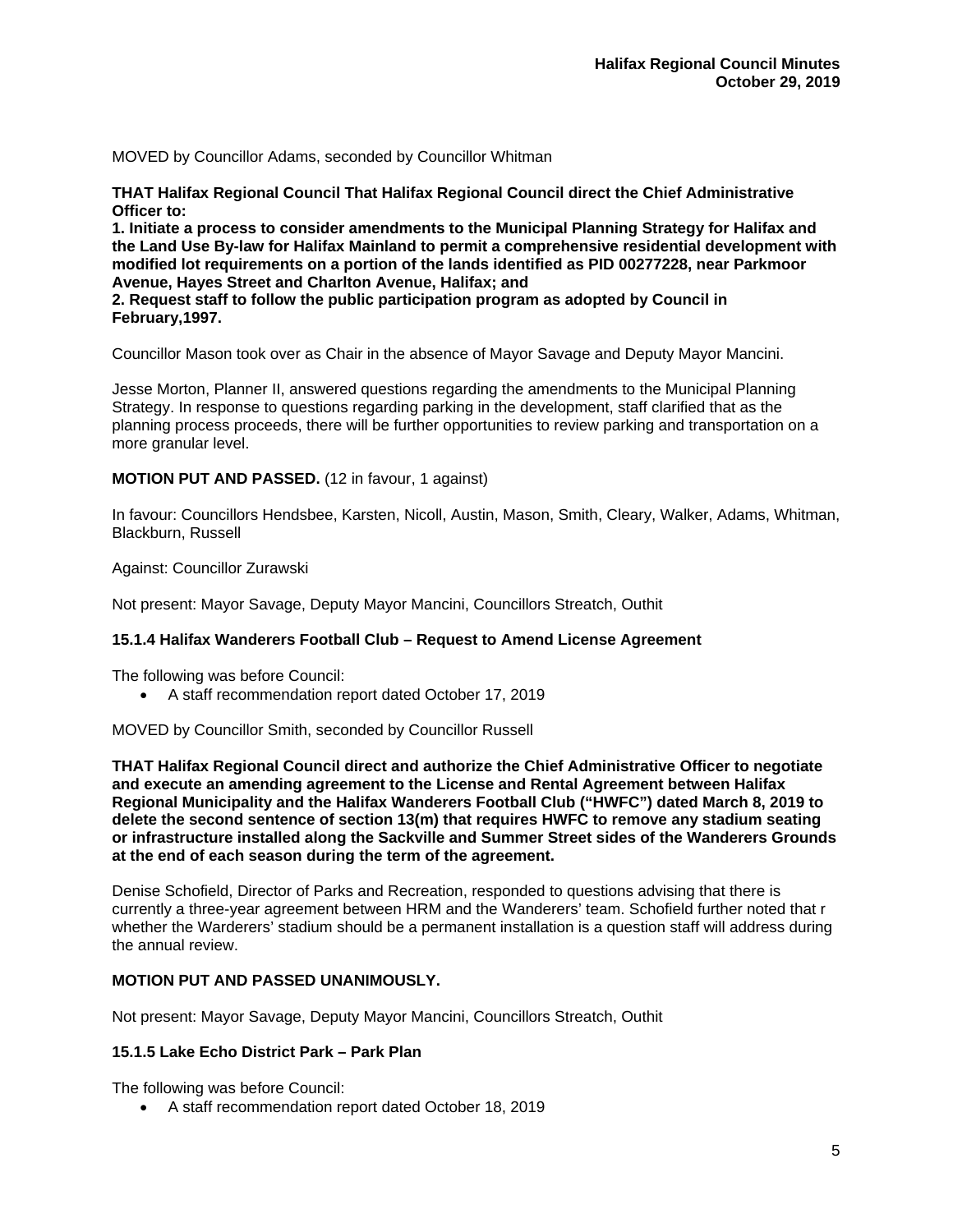MOVED by Councillor Hendsbee, seconded by Councillor Karsten

## **THAT Halifax Regional Council approve the Lake Echo District Park Planning Report as a guiding document for future improvements to Lake Echo District Park.**

Richard Harvey, Manager of Recreation and Planning, answered questions for Council regarding the design typography, location of the pickleball courts, and future implementation.

## **MOTION PUT AND PASSED UNANIMOUSLY.**

Not present: Mayor Savage, Deputy Mayor Mancini, Councillors Streatch and Outhit

## **15.1.6 Port Wallace Secondary Planning Process and Environmental Investigation Near Barry's Run**

The following was before Council:

A staff recommendation report dated October 15, 2019

This matter was deferred to the next regular meeting of Council on November 12, 2019 during the approval of the order of business.

#### **15.1.7 Roadside Tree Debris Pickup Service**

The following was before Council:

A staff recommendation report dated October 12, 2019

MOVED by Councillor Hendsbee, seconded by Councillor Cleary

## **THAT Halifax Regional Council direct the Chief Administrative Officer not to initiate a roadside tree debris pickup program across the municipality in response to post-tropical storm Dorian.**

Responding to a question regarding a large pile of remaining tree debris at the Beaver Bank Kinsac Sports Centre Ballfield, Brad Anguish, Director of Transportation and Public Works, noted that it will be cleared prior to October 31, 2019.

## **MOTION PUT AND PASSED.** (11 in favour, 2 against)

In favour: Councillors Karsten, Nicoll, Austin, Mason, Smith, Cleary, Walker, Adams, Zurawski, Whitman, and Blackburn

Against: Councillors Hendsbee and Russell

Not present: Mayor Savage, Deputy Mayor Mancini, Councillors Streatch, Outhit

## **15.1.8 Proposed Amendments to Administrative Order 15, Respecting License, Permit and Processing Fees - Administrative Order for Planning and Development Fees**

The following was before Council:

A staff recommendation report dated September 23, 2019

Notice of Motion was given on October 22, 2019.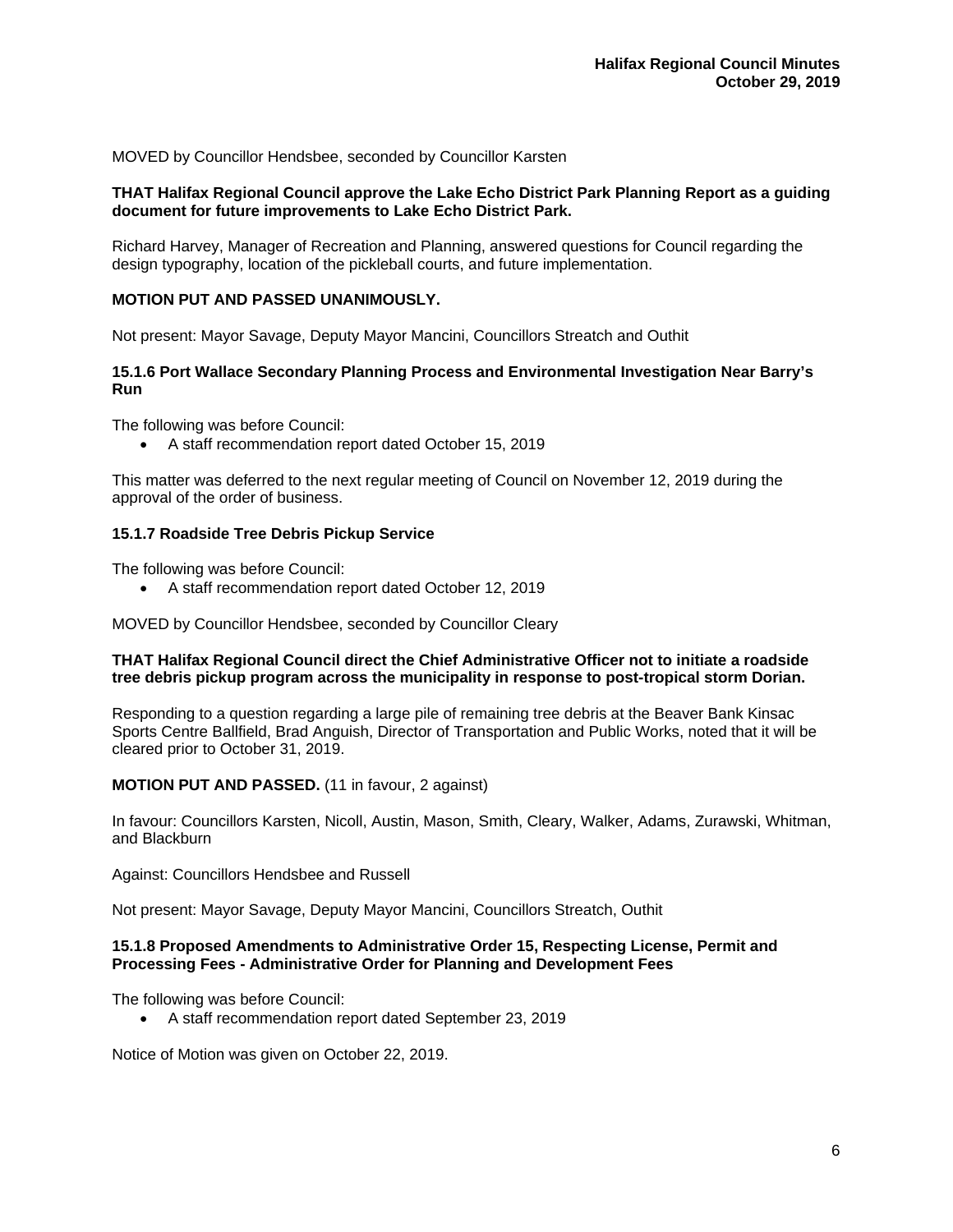MOVED by Councillor Nicoll, seconded by Councillor Whitman

**THAT Halifax Regional Council:** 

**1. Adopt the amendments to Administrative Order Number 15, the License, Permits and Processing Fees Administrative Order as set out in Attachment B of the staff report dated September 23, 2019, including approving that all Planning & Development fees contained within Administrative Order 15 be increased in the same percentage as the annual increase to the Consumer Price Index for the Province of Nova Scotia, rounded up to the nearest \$10, on an annual basis each April 1.** 

**2. Adopt the Guiding Principles outlined in the Discussion section of the staff report dated September 23, 2019 on a go forward basis as the policy for all planning and development fees, as defined under the HRM Charter.** 

The following amendment was proposed:

MOVED by Councillor Hendsbee, seconded Councillor Cleary

**THAT Halifax Regional Council amend recommendation one and attachment B, section 1(a) of the staff report dated September 23, 2019 so that all Planning & Development fees contained within Administrative Order 15 are increased in the same percentage as the annual increase to the Consumer Price Index for the Province of Nova Scotia, rounded up to the nearest \$5.00.** 

**MOTION TO AMEND PUT AND DEFEATED** (5 in favour; 8 against)

In favour: Councillors Hendsbee, Cleary, Walker, Adams, Zurawski

Against: Councillors Karsten, Nicoll, Austin, Mason, Smith, Whitman, Blackburn, Russell

Not present: Mayor Savage, Deputy Mayor Mancini, Councillors Streatch, Outhit

In response to questions from Council, Kelly Denty, Director of Planning and Development advised that the cost of the second phase of the study was \$45,500 and that enhancements to the online transparency of the fee structure are planned through improvements to the website.

## **MOTION PUT AND PASSED.** (12 in favour, 1 against)

In favour: Councillors Karsten, Nicoll, Austin, Mason, Smith, Cleary, Walker, Adams, Zurawski, Whitman, Blackburn, Russell

## Against: Councillor Hendsbee

Not present: Mayor Savage, Deputy Mayor Mancini, Councillors Streatch, Outhit

## **15.2 AUDIT AND FINANCE STANDING COMMITTEE**

## **15.2.1 Route 91 Routing Options - Supplemental Report**

The following was before Council:

 An Audit and Finance Standing Committee report dated October 23, 2019 with attached staff supplementary recommendation report dated October 10, 2019

MOVED by Councillor Nicoll, seconded by Councillor Walker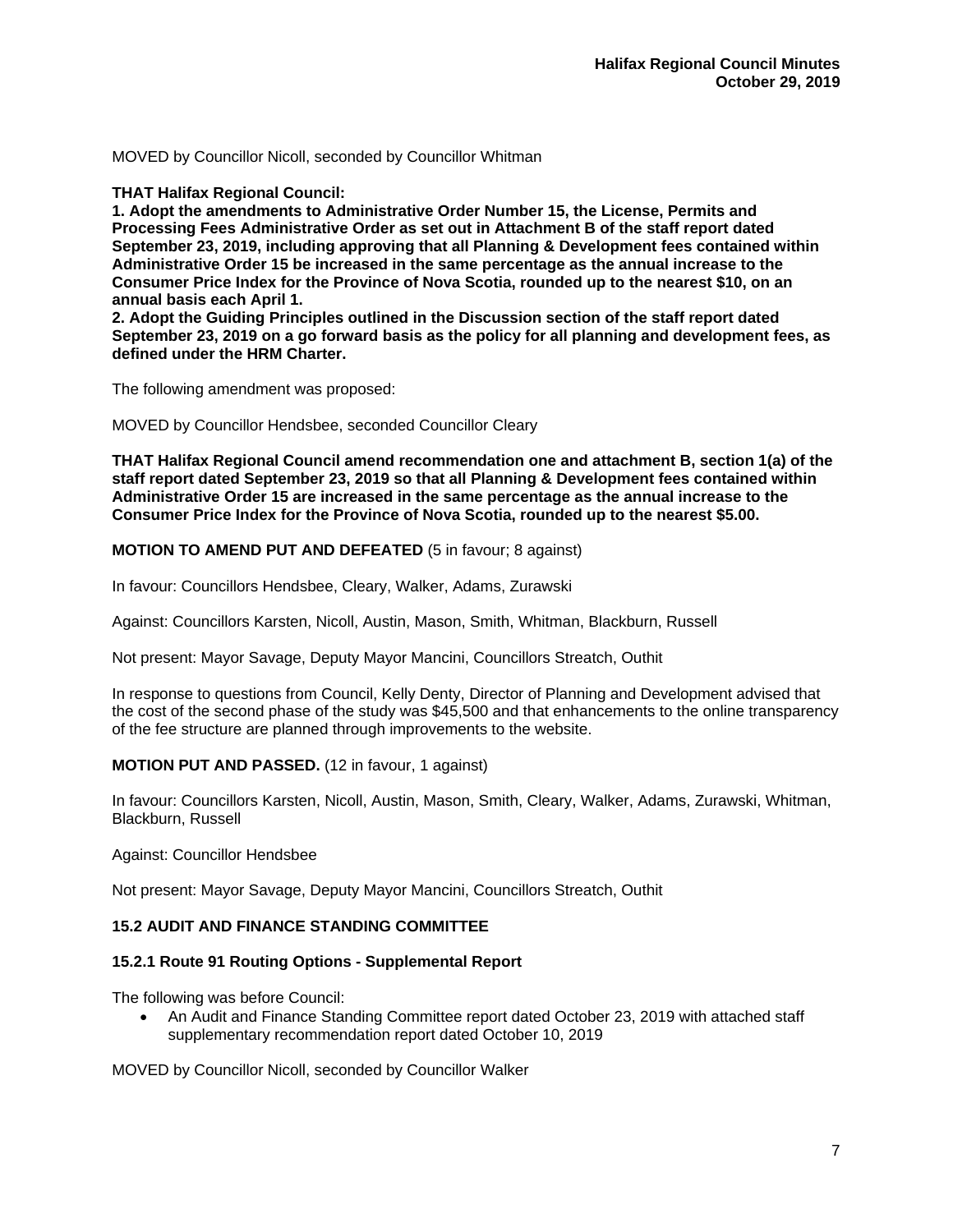## **THAT Halifax Regional Council direct the Chief Administrative Officer to fund the Route 91 – Hemlock Ravine detour along Southgate Drive using Halifax Transit's existing operating budget.**

In response to a question from Council, Dave Reage, Director of Halifax Transit advised that if approved, staff would have direction from Council to detour the Route 91 along Southgate Drive and continue monitoring the route.

In response to a follow up question, John Traves, Municipal Solicitor clarified that if Council does not accept the recommendation from the Audit and Finance Standing Committee, Council would need to defeat its recommendation and refer the matter back to the Audit and Finance Standing Committee to identify another funding source.

## **MOTION PUT AND PASSED.** (7 in favour, 6 against)

In favour: Councillors Hendsbee, Nicoll, Walker, Adams, Whitman, Blackburn, Russell

Against: Councillors Karsten, Austin, Mason, Smith, Cleary, Zurawski

Not present: Mayor Savage, Deputy Mayor Mancini, Councillors Streatch, Outhit

## **16. MOTIONS**

## **16.1 Councillor Cleary**

MOVED by Councillor Cleary, seconded by Councillor Whitman

**THAT Halifax Regional Council request a staff report on initiating a program to enable optional payment of parking tickets by donation of equal or greater value of the ticket to Feed Nova Scotia (or similar organization) for parking tickets issued between December 2nd and 20th.** 

Council discussed the potential for donations in lieu of parking tickets to be directed to HRM's Community Grants Program for Non-profit Organizations as opposed to an external organization.

In response to a question from Council, Dubé advised that a staff report would not be available ahead of the proposed implementation date of December 2, 2019. Dubé further noted that significant policy and administrative work would be required to make the program operable.

## **MOTION PUT ANDDEFEATED.** (6 in favour, 7 against)

In favour: Councillors Nicoll, Austin, Smith, Cleary, Zurawski, Blackburn

Against: Councillors Hendsbee, Karsten, Mason, Walker, Adams, Whitman, Russell

Not present: Mayor Savage, Deputy Mayor Mancini, Councillors Streatch, Outhit

## **16.2 Councillor Mason**

The following was before Council:

A Councillor request for consideration form from Councillor Mason

MOVED by Councillor Smith, seconded by Councillor Blackburn

**THAT Halifax Regional Council direct the Mayor to sign the United Nations High Commission for Refugees' (UNHCR) statement of solidarity to stand with refugees and send a letter to UNHCR confirming this action.**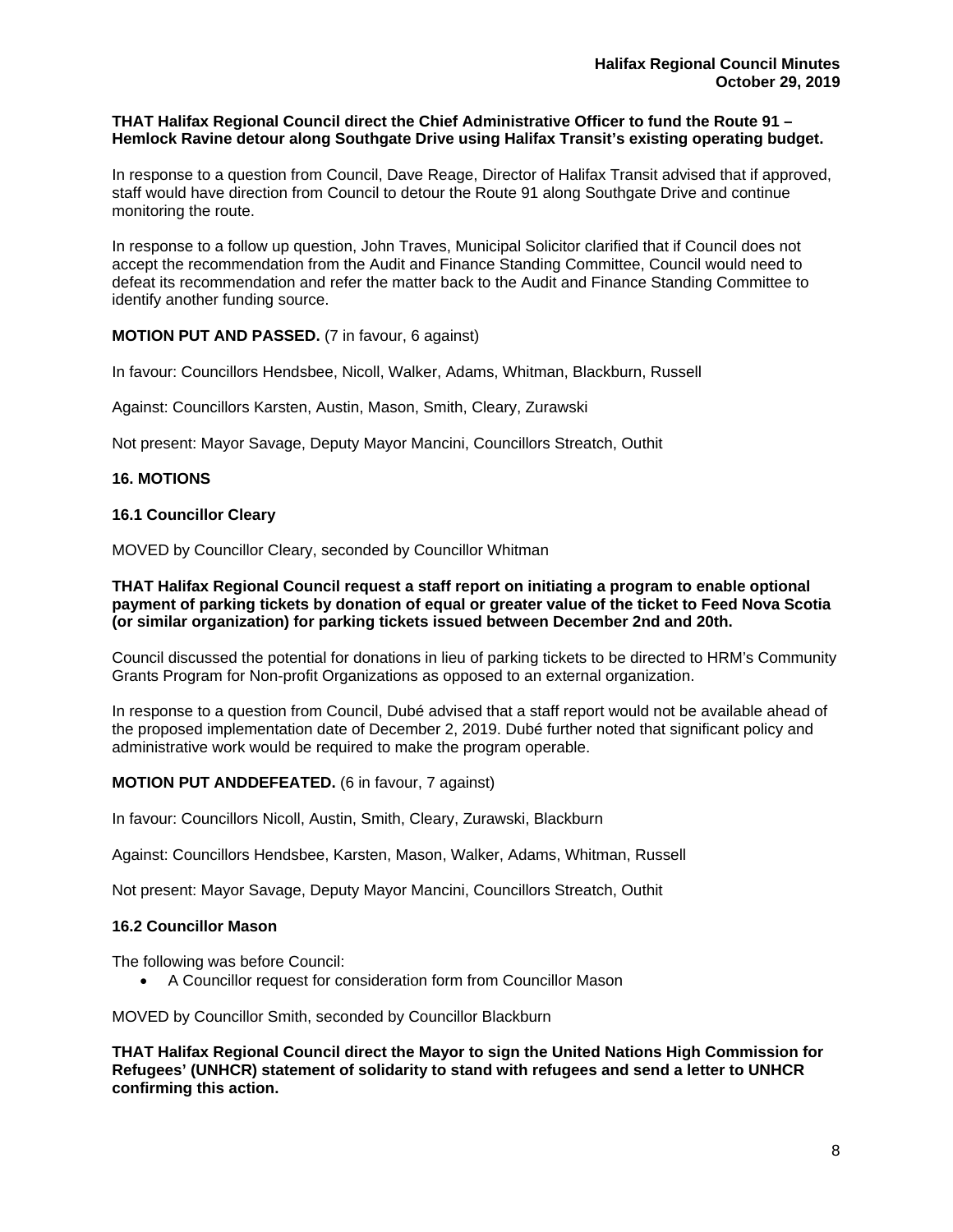## **MOTION PUT AND PASSED.** (12 in favour; 1 against)

In favour: Councillors Hendsbee, Karsten, Nicoll, Austin, Mason, Smith, Cleary, Walker, Adams, Zurawski, Whitman, Blackburn

Against: Councillor Russell

Not present: Mayor Savage, Deputy Mayor Mancini, Councillors Streatch, Outhit

## **17. IN CAMERA (IN PRIVATE)**

## **17.1 In Camera (In Private) Minutes – September 17 and 24, 2019**

The following motion was approved in public session:

MOVED by Councillor Hendsbee, seconded by Councillor Karsten

## **THAT the In Camera (In Private) minutes of September 17 and 24, 2019 be approved as circulated.**

## **MOTION PUT AND PASSED.**

MOVED by Councillor Whitman, seconded by Councillor Austin

**THAT Halifax Regional Council convene to In Camera (In Private).** 

## **MOTION PUT AND PASSED.**

## **17.2 PROPERTY MATTER – Private and Confidential Report**

This matter was discussed In Camera (In Private). No further action was taken

## **18. ADDED ITEMS - NONE**

## **19. NOTICES OF MOTION**

## **19.1 Councillor Austin on behalf of Deputy Mayor Mancini**

"TAKE NOTICE that, at the next regular Regional Council meeting, to be held on Tuesday, the 12th day of November, 2019, I propose to move that staff provide a recommendation report to Regional Council regarding legislative options for houseboats and docked structures to regulate both land use and building standards to ensure fair and safe use of these buildings."

## **19.2 Councillor Nicoll**

"TAKE NOTICE that, at a future meeting of Halifax Regional Council to be held on November 26, 2019 I propose to:

1. introduce Administrative Order 2019-004-GOV, Respecting the Women's Advisory Committee in Halifax Regional Municipality, the purpose of which is to establish a Women's Advisory Committee to support the creation of a gender inclusive municipality and provide advice to Regional Council on matters relevant to the municipal mandate; and

2. move amendments to Administrative Order 1, the Procedures of Council Administrative Order, the purpose of which is to allow the newly created Women's Advisory Committee to report to the Executive Standing Committee of Council."